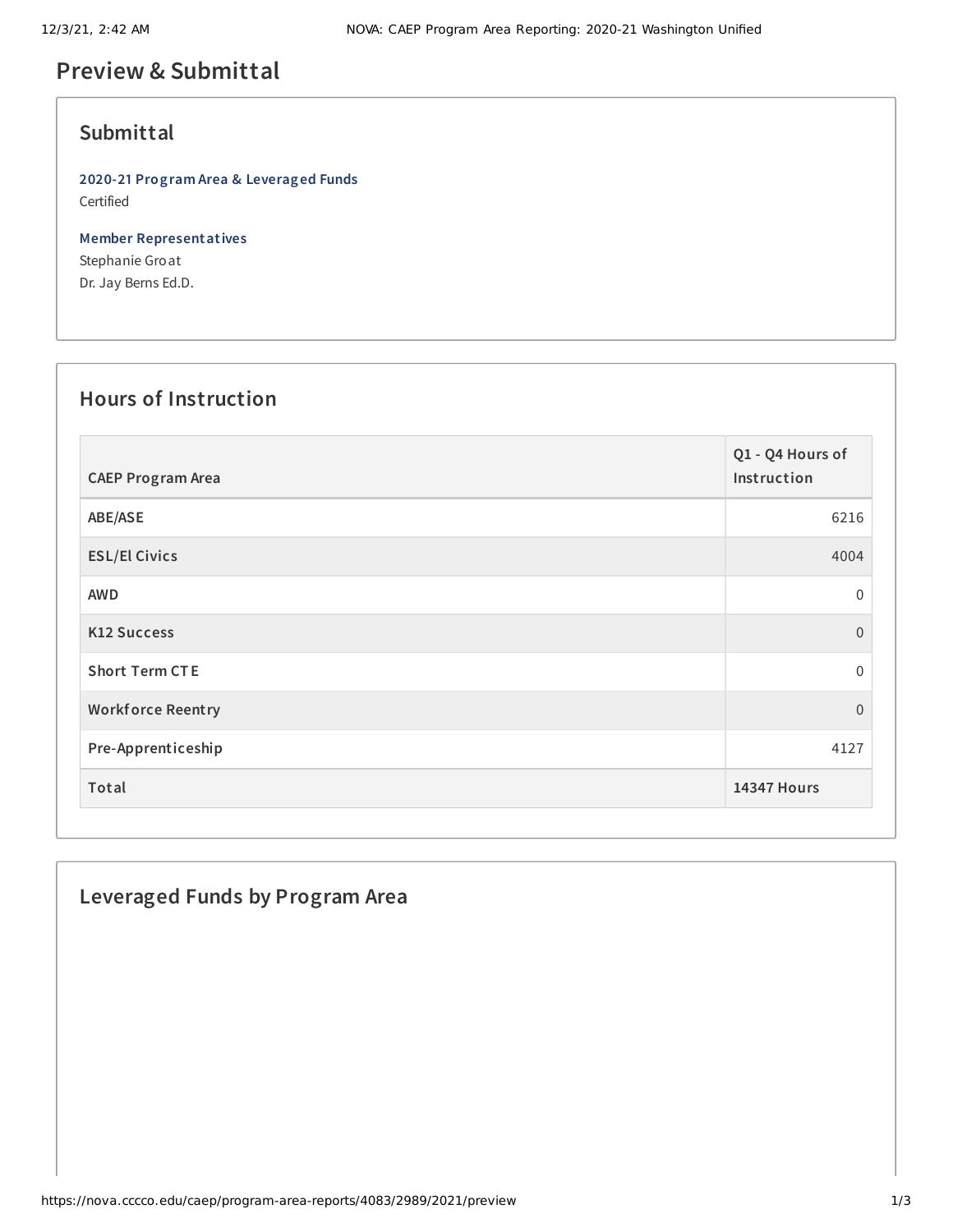12/3/21, 2:42 AM NOVA: CAEP Program Area Reporting: 2020-21 Washington Unified

| Fund                                     | <b>ABE/ASE</b> | ESL/El<br><b>Civics</b> | <b>AWD</b> | K12<br><b>Success</b> | <b>Short</b><br>Term<br><b>CTE</b> | Workforce<br>Reentry | Pre-<br>Apprenticeship | <b>Totals</b> |
|------------------------------------------|----------------|-------------------------|------------|-----------------------|------------------------------------|----------------------|------------------------|---------------|
| California Adult<br>Education<br>Program | \$152,217      | \$99,118                | \$0        | \$0                   | \$0                                | \$0                  | \$102,658              | \$353,993     |
| <b>CalWORKs</b>                          | \$3,589        | \$3,589                 | \$0        | \$0                   | \$0                                | \$0                  | \$3,591                | \$10,769      |
| NonCredit                                | \$0            | \$0                     | \$0        | \$0                   | \$0                                | \$0                  | \$0                    | \$0           |
| <b>Perkins</b>                           | \$0            | \$0                     | \$0        | \$0                   | \$0                                | \$0                  | \$0                    | \$0           |
| <b>LCFF</b>                              | \$0            | \$0                     | \$0        | \$0                   | \$0                                | \$0                  | \$0                    | \$0           |
| Fees                                     | \$0            | \$0                     | \$0        | \$0                   | \$0                                | \$0                  | \$0                    | \$0           |
| K12 Adult Ed Jail<br><b>Funds</b>        | \$0            | \$0                     | \$0        | \$0                   | \$0                                | \$0                  | \$0                    | \$0           |
| <b>WIOA II</b>                           | \$25,086       | \$44,972                | \$0        | \$0                   | \$0                                | \$0                  | \$0                    | \$70,058      |
| Contracted<br><b>Services</b>            | \$0            | \$0                     | \$0        | \$0                   | \$0                                | \$0                  | \$0                    | \$0           |
| Totals                                   | \$180,892      | \$147,679               | \$0        | \$0                   | \$0                                | \$0                  | \$106,249              | \$434,820     |

### **Certification**

**28 Capital Adult Education Regional Consortium - Primary Contact**

**Patricia Oliva** [poliva@scoe.net](mailto:poliva@scoe.net)

**Bethany Ely** Coordinator [bely@scoe.net](mailto:bely@scoe.net)

**Carla Slowiczek** CAERC Coordinator [cslowiczek@scoe.net](mailto:cslowiczek@scoe.net)

#### Appro ved by Pa tricia Oliva

**12/02/2021 06:41 PM PST**